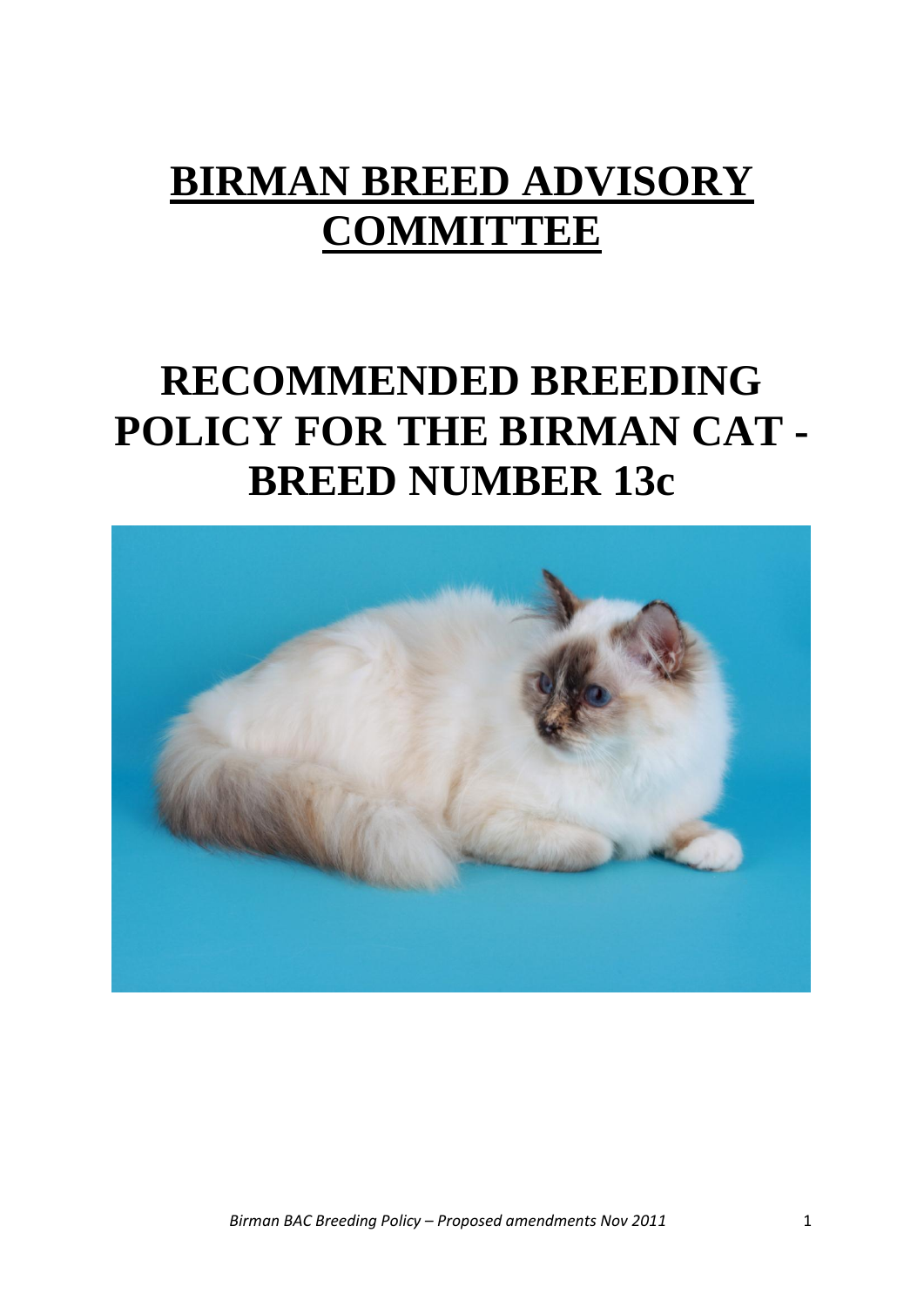*INDEX*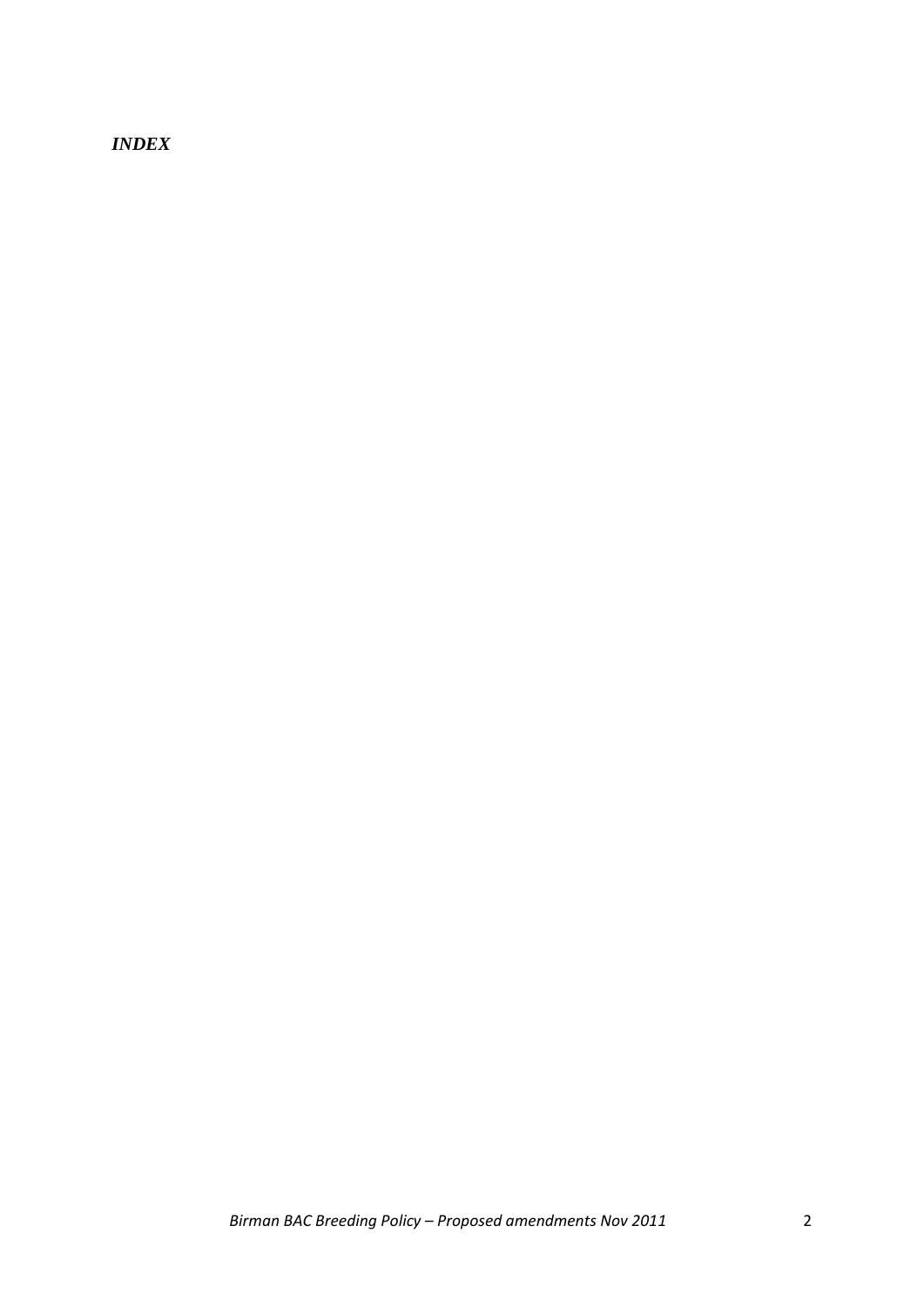# *INTRODUCTION:*

This breeding policy accompanies and supplements the Birman Registration Policy and should be read in conjunction with that document.

The aim of this breeding policy is to give advice and guidance to ensure breeders observe what is considered "best practice" in breeding Birmans. The over-riding objective is to improve the Birman cat, working to meet all aspects of the Standard of Points, which describes the ideal for all of the recognised colours in the Birman, whilst ensuring the overall health of the individual cats, which should be the prime concern of all breeders.

The Birman is one of the cat fancy's oldest and most popular breeds. It is known for its laidback, affectionate personality and is generally regarded as a good choice for a dependable family pet. It has a distinctive look combining a silky long coat with a colourpoint pattern in a range of colours. Its special feature is its white feet, caused by the unique gloving gene.

# *AIMS: The aims of the Breeding Policy are as follows:*

- a) To encourage the breeding of Birmans which conform as closely as possible to the GCCF Standard of Points.
- b) To promote the breeding of Birmans with sound conformation, good temperament, good health and free from deleterious alleles or defects known to be heritable traits.
- c) To accomplish the development of Birmans over the full range of colours from 13c1 to 13c20 without causing either the deterioration of, or effecting the introduction of undesirable alleles or defects into the breeding stock of, other varieties of pedigree cat (e.g. the white gloving gene).
- d) To further the health, welfare and care of Birman Cats at all times, in keeping with their role as domesticated companion cats.

# *ORIGINS AND HISTORY:*

The Birman originates in Burma, although it is not similar to the Burmese breed. To avoid confusion between the two the Birman is sometimes referred to as the Sacred Birman or the Sacred Cat of Burma. The breed's history is more closely linked to the Siamese, although the two breeds developed along vastly different paths.

Birmans first came to France in 1919 although there are conflicting stories about their arrival. It seems that an Englishman and a Frenchman, Major Gordon Russell and his friend August Pavie, were given a pair to thank them for their part in protecting the priests and sacred temples of the Khmer people during the Brahmin Uprising. The cats were a male and a female named Madalpour and Sita and records say that they were brought to France by a rich American called Mr Vanderbilt. Sadly Madalpour died during the long boat journey, but Sita arrived well in Nice and came into the possession of an Austrian woman, Mrs Thadde Hadisch, who lived there. Just one of the kittens survived, a well-marked female named Poupee (the French word for doll).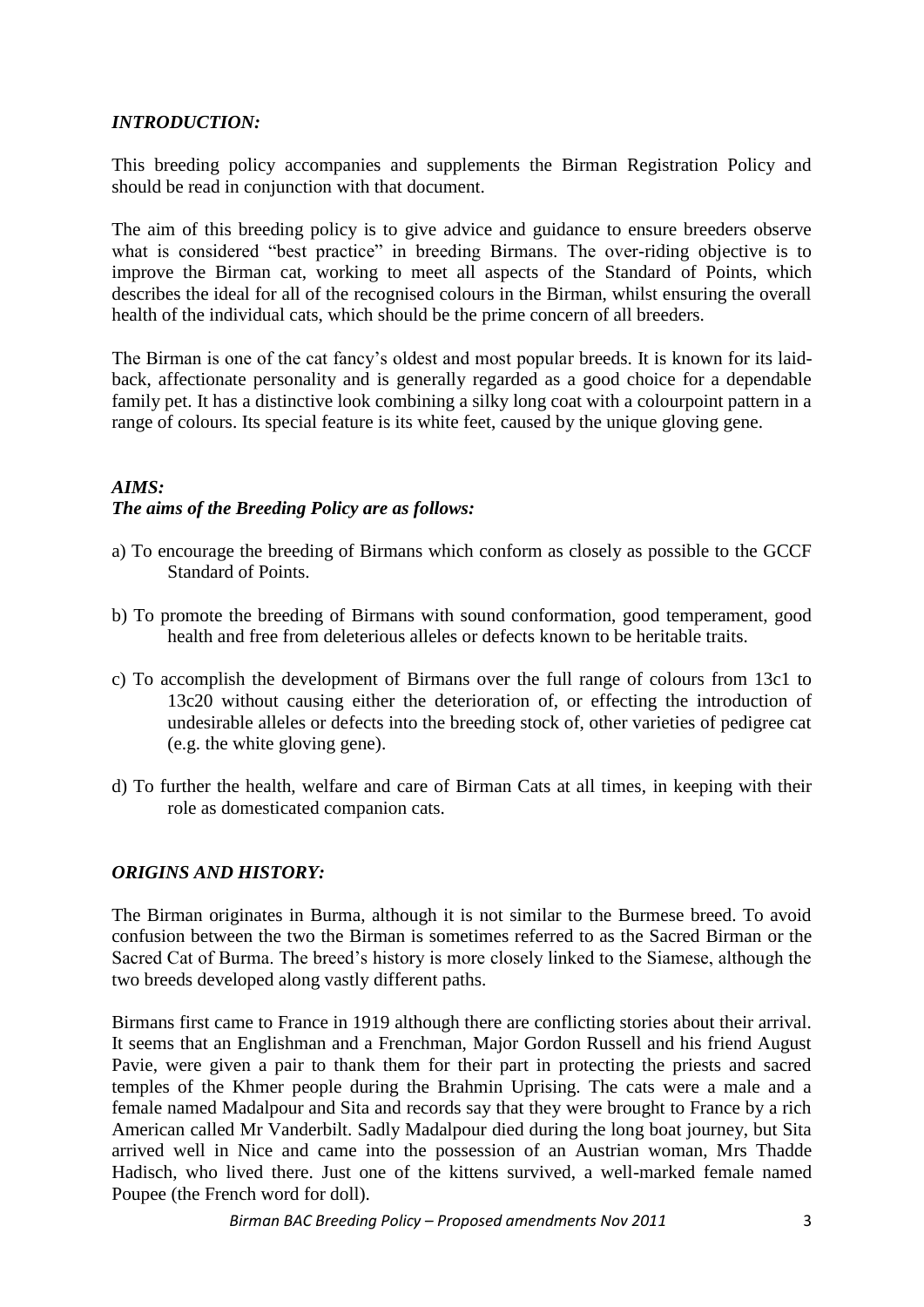At this time pedigree records were seldom kept, genetics were little understood and breed standards had not been formalised. There were several similar types of cat from the Far East being imported and kept in France, including Siamese and Birmans and other cats referred to as Laotians and Khmer cats. The white toes, still seen today in street cats from Burma and Thailand, which were present on the Birmans were also seen on many Siamese, but were eventually bred out as a fault in that breed. The Laotians were much like early Siamese and the Khmers were longhaired colourpoint cats without white toes. In the absence of any suitable males Sita and Poupee had to be mated to these other related varieties, and so the Birman breed was slowly built up and established. A formal cat registry was set up in France in 1925 and pedigrees were recorded.

The breed would have continued to go from strength to strength if it had not been for the outbreak of war in 1939. By the end of the war the breed had almost been destroyed and was again just down to two cats: Orloff and Xenia de Kaabaa, both belonging to Mr Baudoin-Crevoisier. A new programme of outcrossing was undertaken to save the breed, including matings to various cats including Siamese, Persian type longhairs and French domestic cats. It was at this time that the regular seal point variety was joined by the blue points. The breed was once again re-established and standardised and gained popularity.

During the 1960s the Birman was exported from France, arriving in the USA and in 1965 in the UK. Mrs Elsie Fisher had encountered Birmans at a cat show in Paris and she and her friend Margaret Richards arranged to import a seal point male, Nouky de Mon Reve, and two blue point females, Orlamonde de Khlaramour and Osaka de Lugh. The breed was granted championship status immediately and Nouky and Osaka soon gained their titles. The first litter of Birmans in the UK was born in July 1966 and contained no less than eight kittens.

Further cats were imported in the following years to bring in new breeding lines. Then during the 1970s a group of breeders started some experimental outcrossing to introduce new colours to the breed. In 1974 Elizabeth Brigliadori (Shwechinthe) and Shirley Wilson-Smith (Mandessa) bred the first Chocolate and Lilac Point Birmans, although it took many years to fully establish the varieties. Then in 1975 Margaret Richards bred the first Red Points: Mei Hua Firefly and Mei Hua Firebird. Finally in the 1980s the first Tabby Points were bred by Pam Healey (Sibir) and Shirley and Chris Stanton (Julipaul), with Julipaul Enrico and Julipaul Esmeralda being the first seen out at cat shows.

#### *BIRMAN TYPE:*

Birmans are long, large and well-boned cats, of good substance for their age, with thick-set legs of medium length and short, strong paws. They have a strong broad and rounded head with medium sized ears that are spaced well apart. Their nose is medium in length with no ''stop'' but with a slight dip to the profile. The cheeks are full and round, tapering to a strong, well developed muzzle. The chin should be full and well developed. Their eyes are almost round but not bold, blue in colour, the deeper the blue the better.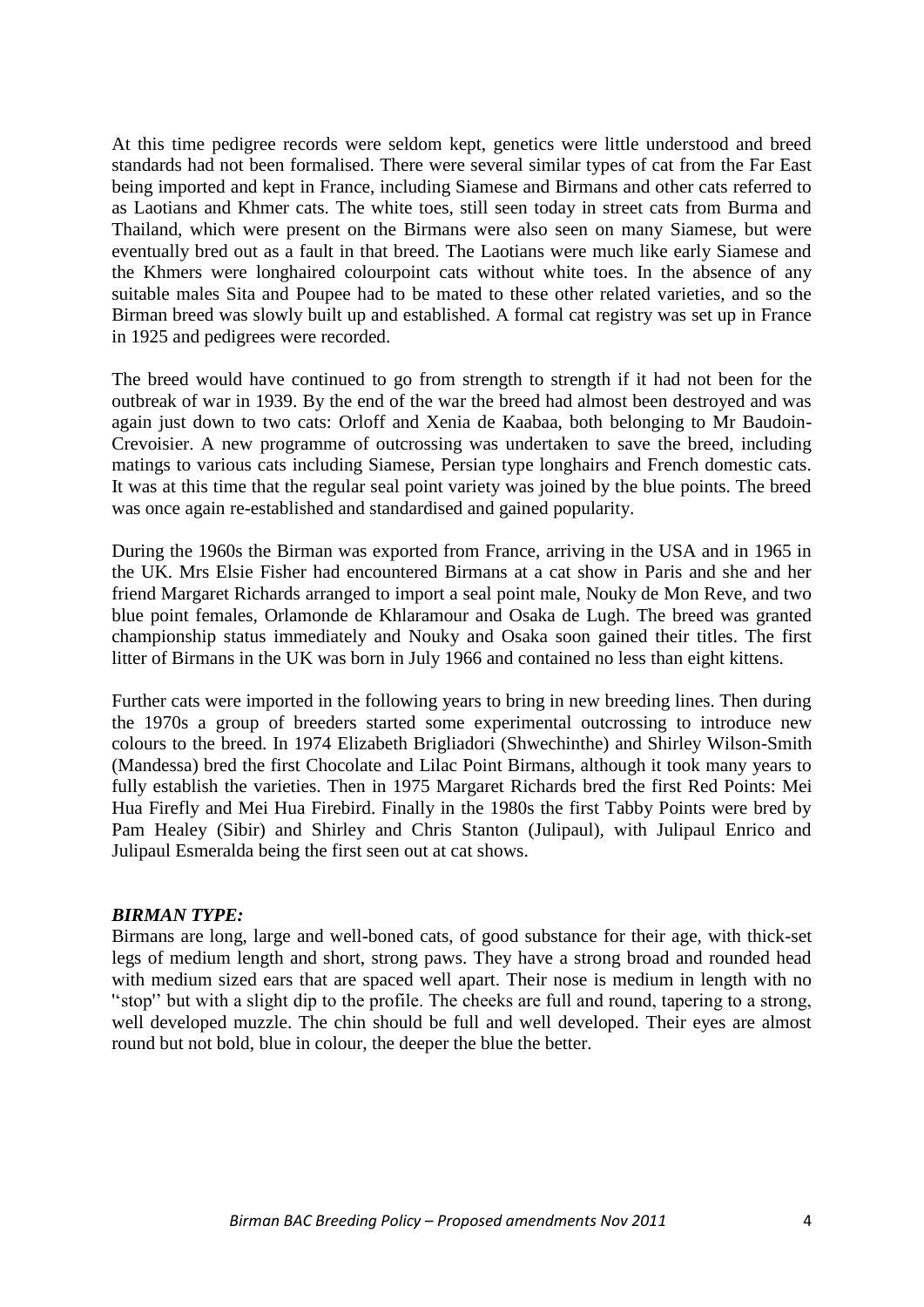# *THE BIRMAN COAT:*

Birmans have long silky fur with a full ruff around the neck and a medium length bushy tail, in proportion to their body. There may be a slight curl to the fur on the cat's underside.



# *THE BIRMAN PATTERN:*

The distinguishing appearance of the Birman cat arises from the Himalayan or colourpoint coat pattern and the characteristic white feet, The front paws have pure white symmetrical gloves and the back paws (socks) have pure white gauntlets which taper up the back of the leg and finish just below the point of the hock.

# *BIRMAN COLOURS:*

There are twenty different recognised varieties. As of the  $1<sup>st</sup>$  June 1992 all Birman colours were granted Championship status in the following groups :-

The standard of points provides full descriptions for the various varieties.

Seal, Blue, Red, Cream, Chocolate & Lilac point Birmans should have fully coloured phyltrums as appropriate to the points colour.

<http://www.birmancatclub.co.uk/phltrm.pdf>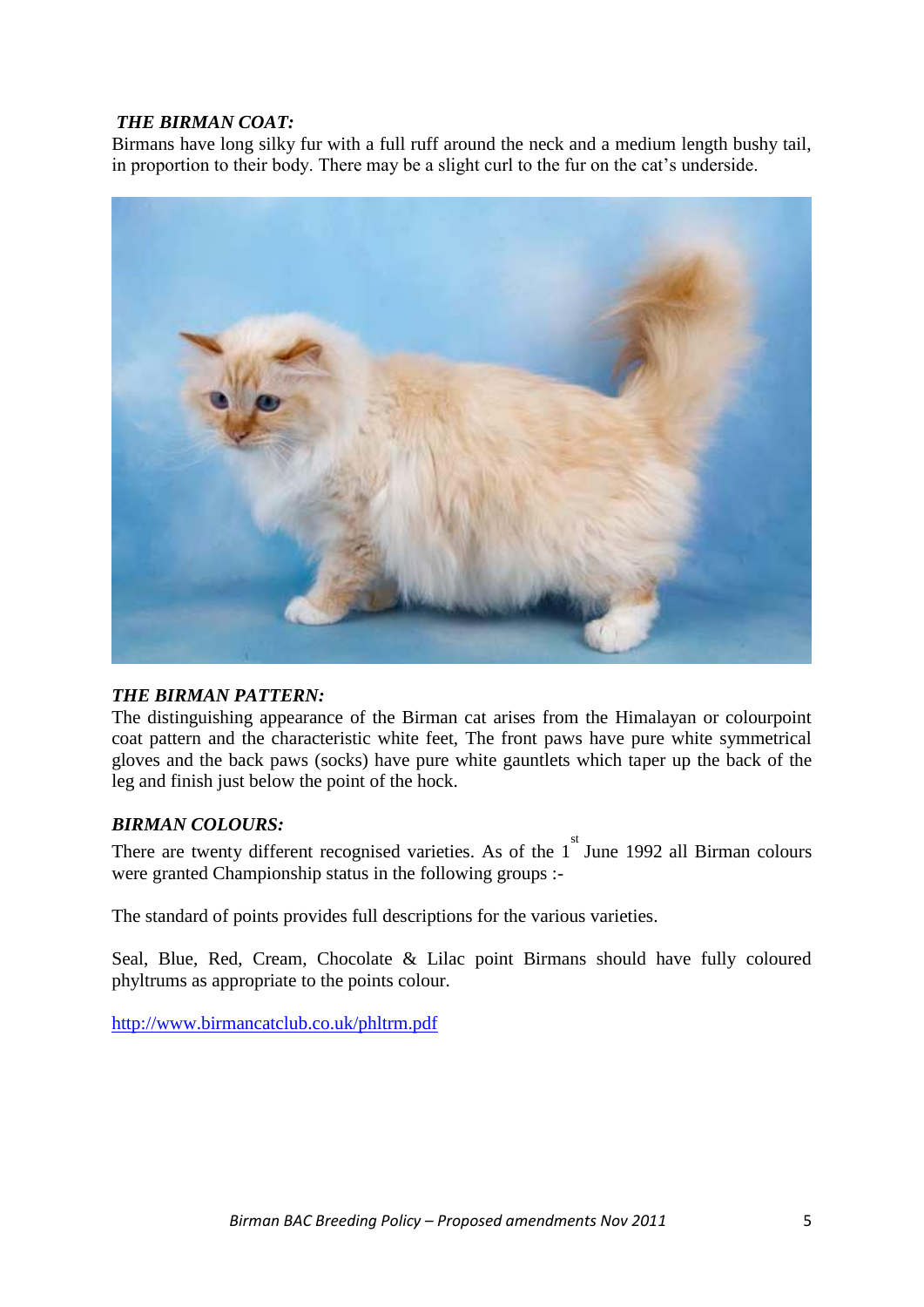| <b>Breed No</b> | <b>Colour Description</b>      | <b>Colour Group</b>   |
|-----------------|--------------------------------|-----------------------|
| 13c1            | Seal Point                     | Seal and              |
| 13c2            | <b>Blue Point</b>              | Blue                  |
| 13c3            | <b>Chocolate Point</b>         | Chocolates and        |
| 13c4            | Lilac Point                    | Lilacs                |
| 13c5            | Red Point                      | <b>Red Series</b>     |
| 13c6            | Seal Tortie Point              |                       |
| 13c7            | <b>Cream Point</b>             |                       |
| 13c8            | <b>Blue Cream Point</b>        |                       |
| 13c9            | <b>Chocolate Tortie Point</b>  |                       |
| 13c10           | Lilac Cream Point              |                       |
| 13c11           | Seal Tabby Point               | Tabbies and           |
| 13c12           | <b>Blue Tabby Point</b>        | <b>Tortie-Tabbies</b> |
| 13c13           | Chocolate Tabby Point          |                       |
| 13c14           | Lilac Tabby Point              |                       |
| 13c15           | <b>Red Tabby Point</b>         |                       |
| 13c16           | Seal Tortie Tabby Point        |                       |
| 13c17           | <b>Cream Tabby Point</b>       |                       |
| 13c18           | <b>Blue Tortie Tabby Point</b> |                       |
| 13c19           | Chocolate Tortie Tabby Point   |                       |
| 13c20           | Lilac Tortie Tabby Point       |                       |

## *THE BIRMAN GENE POOL:*

*The Ascent of Cat Breed: Genetic Evaluations of Breeds and Random-bred Populations,* by Lipinski et al has analysed numerous cat breeds to assess the diversity within each ones gene pool. The Birman has lower than average diversity and higher than average inbreeding levels. The Birman's heterozygosity is 0.42 compared to an all-breeds average of 0.58 and a breed range of 0.38 to 0.73. The Birman's average allelic richness is 2.31 compared to an all-breeds average of 2.74 and a breed range of 1.98 to 3.45.



*Genetic diversity of breeds and random-bred populations, showing the Birman's place in relation to other breeds.*

*Birman BAC Breeding Policy – Proposed amendments Nov 2011* 6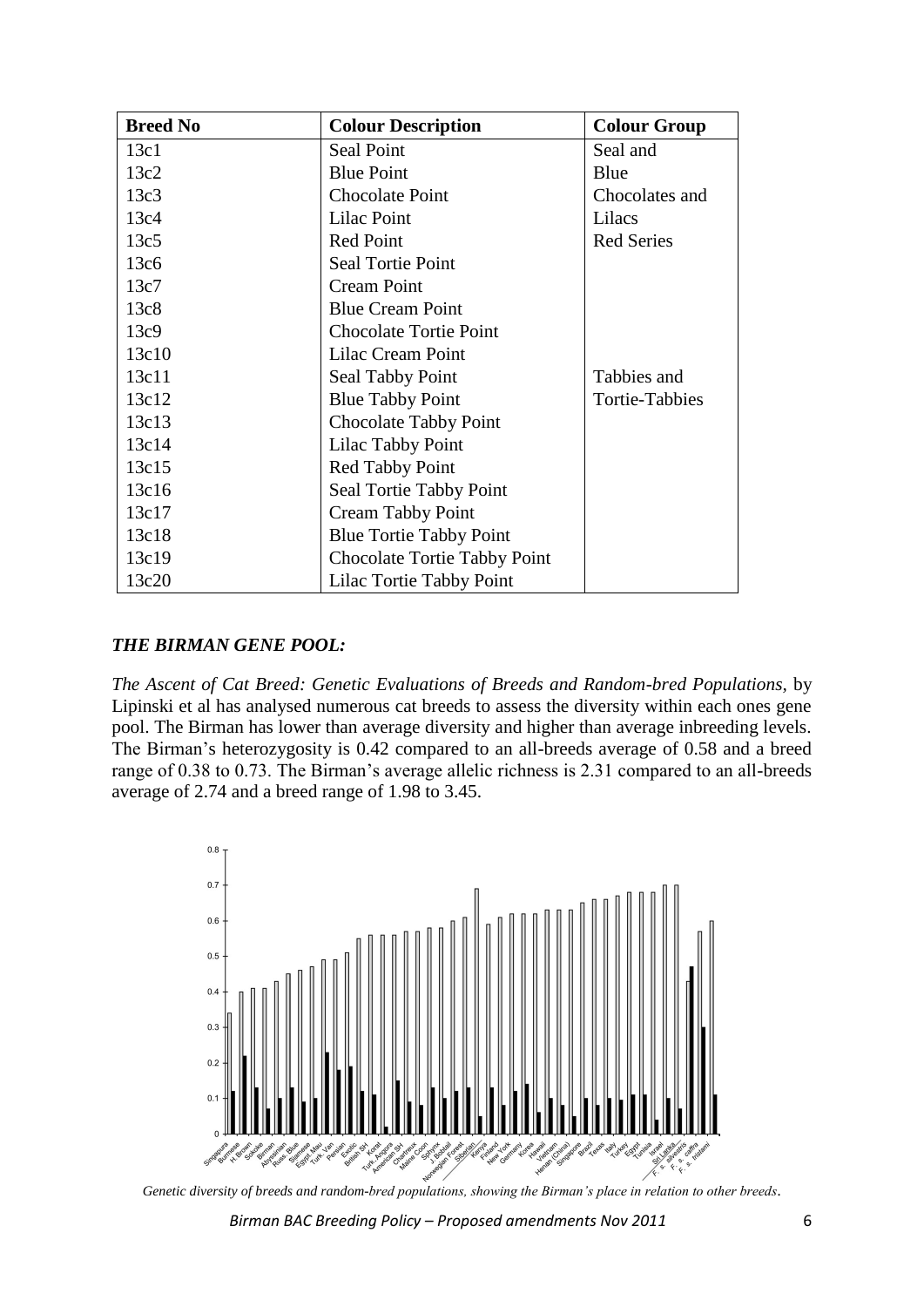The Birman gene pool has gone through two 'population bottlenecks' and outcrossing has been used each time to rebuild the breed. A diverse range of different genetic sources have contributed to the gene pool. However, the *Ascent of Cat Breeds* study still shows that the genetic make-up of the Birman is distinctly tied to South East Asia, where the breed originated. The study contains a feline phylogenetic tree, showing the degree of relatedness between different breeds. There is a natural grouping of breeds which divides all domestic cats into four distinct overarching gene pools: Asian, European, African and Mediterranean. The genetic profile of the Birman places it firmly with other cats in the Asian grouping, along with the Burmese, Siamese and Korat. The breed with the greatest proximity to the Birman is the Korat and, in spite of their physical differences, the study describes them as being 'strongly related' to each other.

Although the Birman gene pool is currently smaller than ideally desirable, measures are in place to protect the gene pool from shrinkage due to genetic erosion and to allow new blood to be brought in when needed. The breed does not have a closed gene pool and outcrossing is permitted, (see below). This will preserve and strengthen the health of the Birman gene pool.

#### *THE GLOVING GENE:*

The gloving gene is unique to the Birman breed and has been studied extensively by Dr Barbara Gandolfi at the Lyons' feline genetics laboratory at UC Davis, who wrote the research paper *Off with the gloves: Mutation in KIT for the unique white spotting phenotype of Birman cats*. B Gandolfi, LH Bach, et al.

Gloving is inherited as an autosomal recessive trait, thus a cat must have two copies of the mutation in order to have the gloved white feet. This mutation is virtually fixed in Birman cats, implying all Birmans have two copies. Birman Variants from outcross matings have one copy and are therefore carriers. The mutation is found at a low frequency in certain other breeds.

A DNA test is available for the gloving gene and this can be used to confirm that a cat is homozygous for gloving, if it is a carrier or if the gene is absent. All Birmans should be homozygous for the allele. All first generation Birman Variants should be heterozygous for the allele, in other words carriers of the recessive allele.

The tests use DNA collected from buccal swabs thus avoiding invasive blood collection.

#### **Results are reported as:**

N/N: Normal, cat does not have gloving. N/G: Carrier, cat has one copy of gloving mutation. G/G: Gloved

The gloving allele is an allele of the White Spotting gene, which has the following alleles;

 $s = No$  white spotting (wild type)  $S =$  White Spotting  $s^g =$  Gloving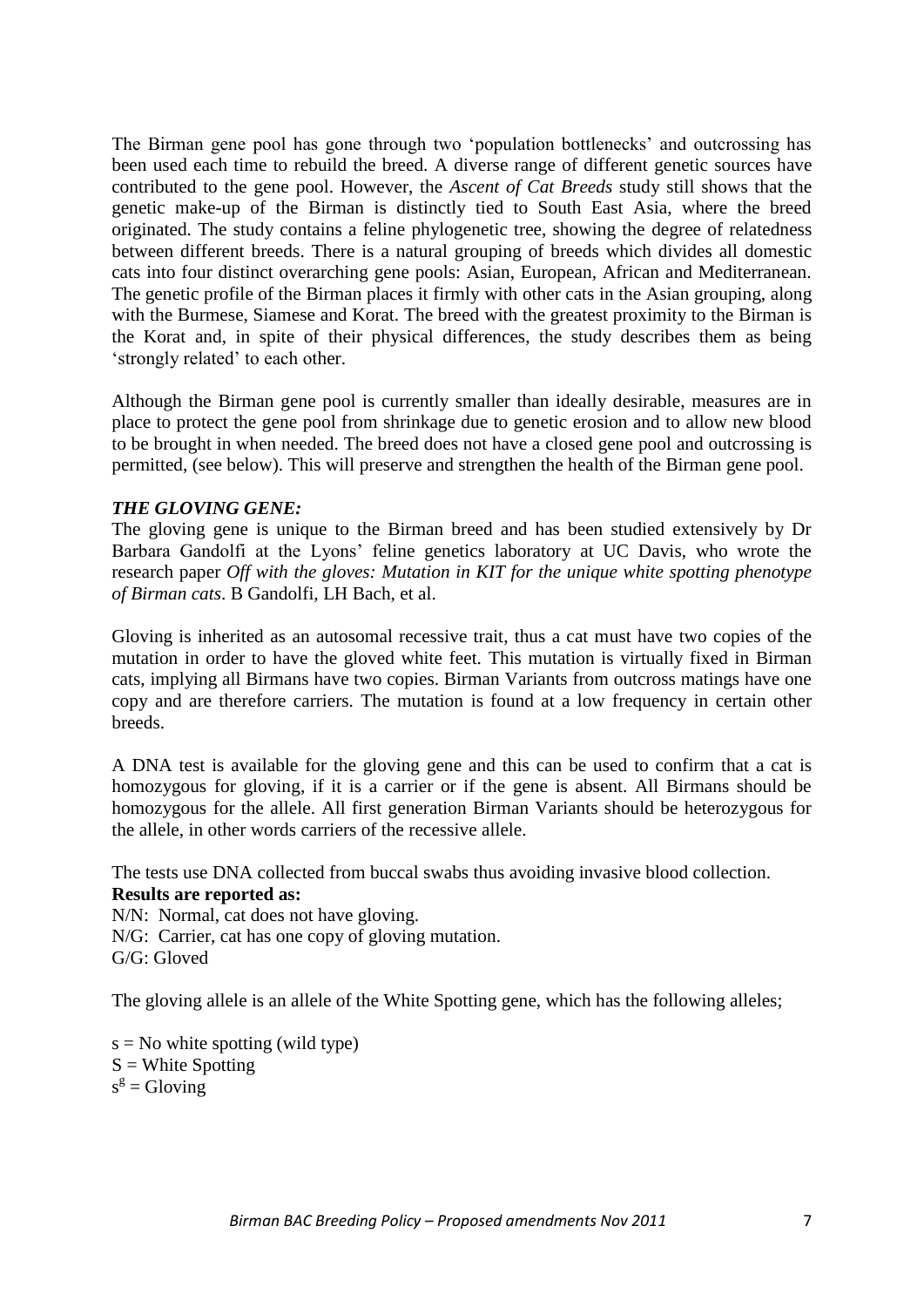

# *COLOUR AND PATTERN GENES IN BIRMANS:*

Genes normally come in pairs. Different variations of a gene are called alleles and a pair can either contain two alleles the same (homozygous) or two different alleles (heterozygous). When a heterozygous gene pair occurs it is the dominant allele which determines the cat's appearance. The recessive allele can be passed on to the cat's offspring. Dominant alleles are written with a capital letter and recessive alleles are written with a lower case letter.

Birman genotype should always be  $c^s c^s$ , ll,  $s^g s^s$ , indicating that all Birmans have the colourpoint pattern, are longhaired and gloved.

# *Albino Series (C, cb, cs)*

*Full Colour (C)* – the 'wild form' with no reduction of pigment

*Colourpoint (cs)* – this recessive allele produces cats with the colourpoint or Siamese pattern. The pigment in the coat is reduced and because it is thermo-sensitive it is only produced in the coldest parts of the body, or points.

This gene also causes the blue eye colour seen in Birmans.

A solid coloured Birman Variant would be a colourpoint carrier, with Cc<sup>s</sup> genotype.

#### *A/a Agouti or Non-agouti*

*Agouti (A)* - the natural "wild" gene that is the basis of the tabby cat. The base agouti pattern is bands of black on a yellow background; in the cat this is overlaid with one of the tabby patterns.

*Non- agouti or "hypermelanistic" (a)* - a recessive gene mutation that turns the original "wild" tabby cat into a self by overlaying the agouti base colour with eumelanin pigment, making the whole animal appear one solid colour, although often in certain light the underlying tabby pattern may still just be discernible.

The dominant agouti allele of this gene causes the stripes on a tabby point Birman.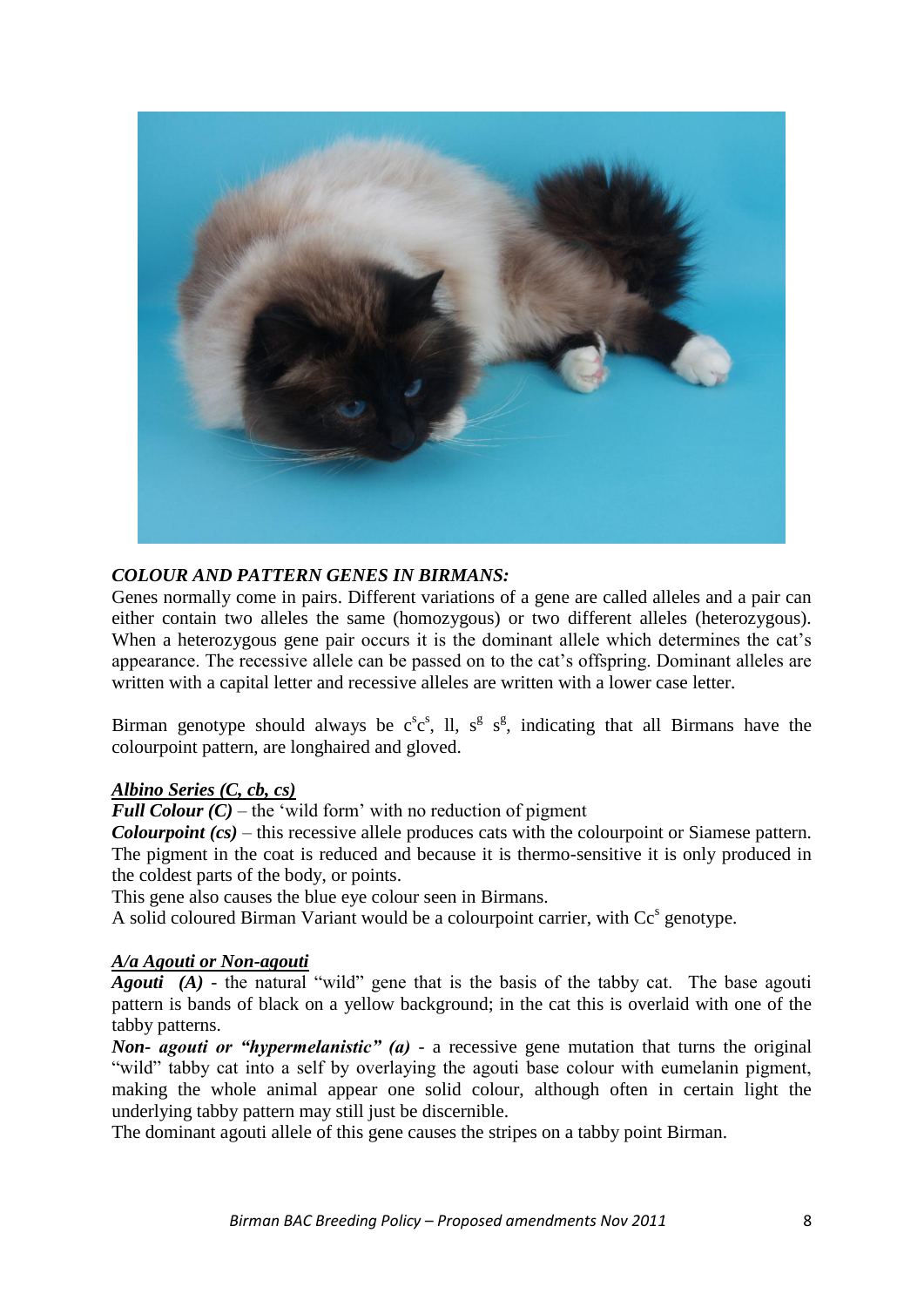# *B/b/b1 Black or Chocolate or Cinnamon*

**Black (B), Chocolate (b) and Cinnamon (** $b^1$ **)** – three different alleles of this gene occur. Chocolate and cinnamon are both mutations of the basic black gene which modify black into dark brown or medium brown respectively.

In Birmans the black allele equates to the seal point. Seal points can either be homozygous (BB) in which case they do not carry another colour, or heterozygous (Bb), whereby they carry chocolate. Cinnamon Birmans are bred experimentally in other registries but not yet recognised in the GCCF.

## *D/d Non-dilue or Dilute*

*Dilute (d)* – a recessive gene which reduces and spreads out the pigment granules along the hair-shaft and turns a black to blue, chocolate to lilac, cinnamon to fawn and red to cream. As a recessive, two cats of dilute colours can only produce kittens of dilute colours, but cats

of dense or non-dilute colours can produce dense colours and if they are dilute-carriers they can also produce dilute colours.

## *O/o (O/y) Orange or Non-orange*

*Orange* (*O*) – this gene alters all eumelanin pigment (black and brown) from the hair fibres, replacing it with phaenomelanin, a lighter compound appearing yellow or orange depending on the density of pigment granules. The O allele is also epistatic over the non agouti genotype; that is, the agouti to non-agouti mutation does not have a discernible effect on red or cream coloured cats, resulting in these self-coloured cats displaying tabby striping independent of their genotype at this locus. This explains why you can usually see some tabby pattern on red or cream coloured non-agouti cats.

The sex-linked nature of this gene means that it is inherited on the XY chromosomes which determine gender. Males with one copy of the gene will be orange, while females with one copy will be torties and need two copies to be orange.

**DNA tests** exist for many colours and patterns and these should be used if the cat's owner or breeder wishes to clarify what the cat's colour or pattern is or to discover which colour or pattern genes the cat carries.

*Polygenes* – these are collections of genes which modify the effect of the main dominant and recessive genes above. A build up of polygenes creates a bigger effect, for example a collection of certain polygenes increases the length and density of the long-hair gene to create the Persian, and a build-up of polygenes serves to enhance the effect of the main colour genes, turning the effect of the orange gene from the sandy colour of the ginger domestic tom to the rich vibrant red of the Red Persian, British or Asian Self. In Birmans polygenes are selected for to give deep blue eyes colour, good contrast between the colour of the point and the body colour and good length and density of coat.

#### *BREEDING SYSTEM:*

Listed above are the main genes that help define the Birman cat through the expression of pattern, colour and coat, but of course there are a large number of other genes that together create the distinctive physical shape and confirmation which is the essence of Birman breed type.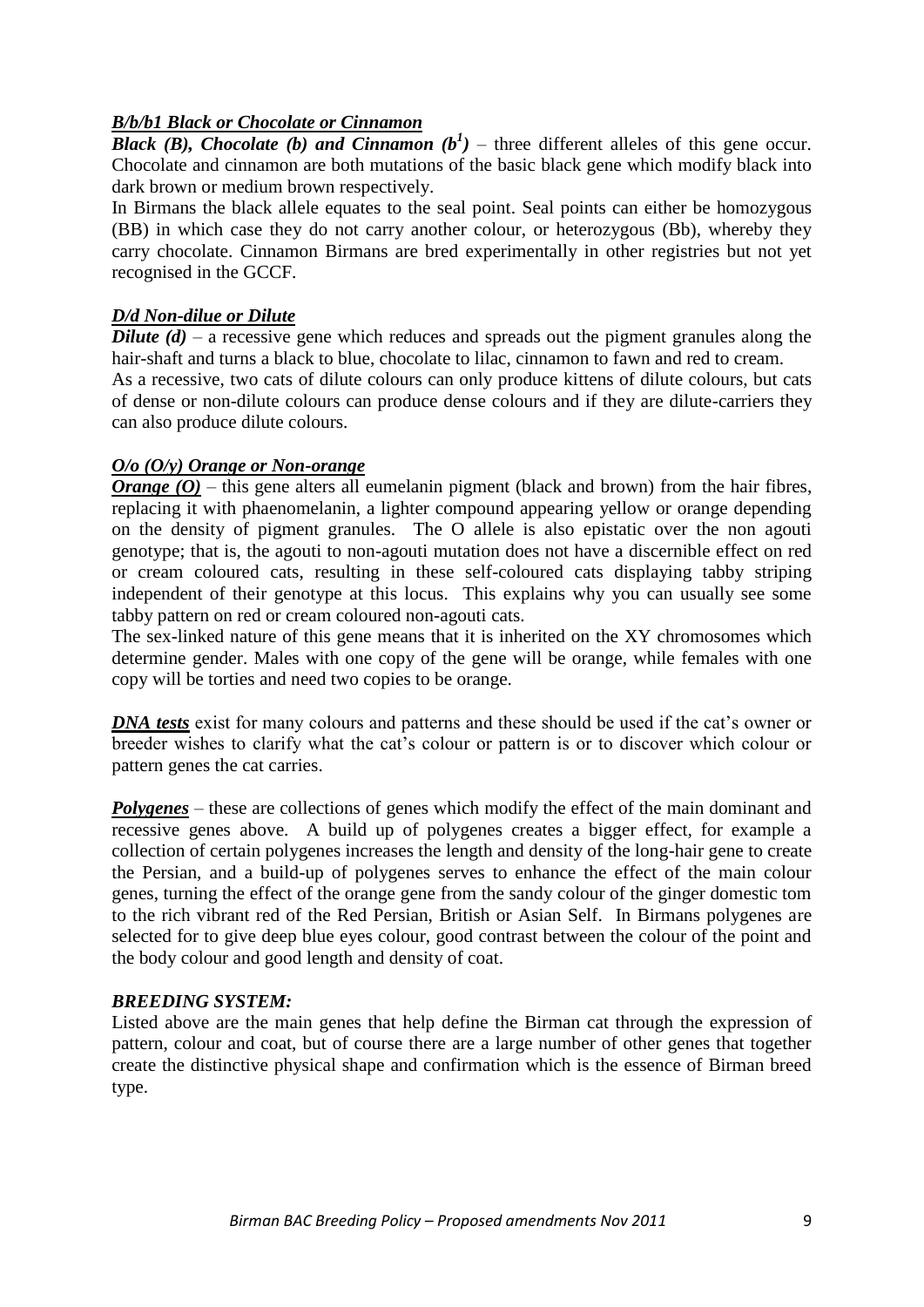

In order to ensure the maintenance of the good Birman breed type already achieved, while allowing scope to further improve aspects of type, coat, pattern and colour, to meet the ideal described in the Standard, breeders need to have a clear, definite and well understood *breeding system*. This means the development and management of a breeding programme in which certain cats are affirmatively selected to be bred to others, for predetermined reasons. Equally important, it also means that breeders allow no matings until they have given careful consideration to the outcome. In particular three key rules must be followed:

- **Health must be the overriding consideration in any Birman breeding programme.**
- **The good and bad features of the individual cats should be assessed and weighed against each other before any mating.**
- **When planning a breeding programme, breeders must realise that doubling of the good traits in a cat also results in doubling the defects; the breeding of cats with similar faults should be avoided at all costs otherwise there is a danger of fixation.**

The prime motive is to perpetuate the Birman as a recognisable breed; to improve the quality of the breed as measured against the Standard; and also to gain success on the show bench.

The skill in breeding lies in the choice of the individual cats and how these cats may be mated with each other – these two acts should be regarded as completely separate, although interconnected.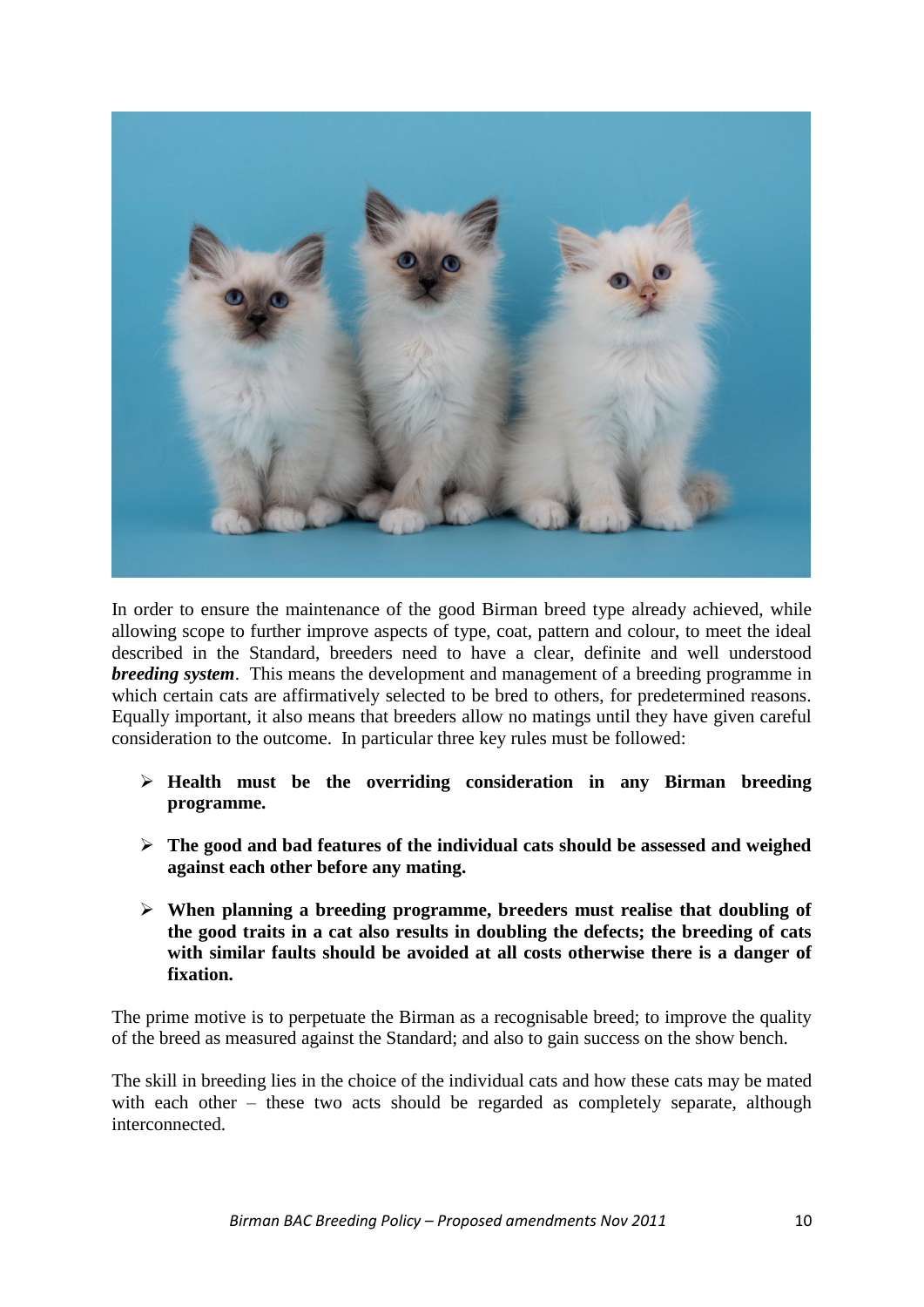## *Selection*

The phenotype of the individual cat is made up of a large number of genetic characteristics of varying expression. The ideal Birman is one in which the expression of each of these characteristics is just right in the eyes of the breeder – this means that an intermediate expression will be required for some characteristics, but a more extreme expression required for others. This expression is controlled by selective breeding. However, selection by itself is not very efficient in eliminating heterozygous genotypes (the producers of variation and diversity) – it is one of the tools available, but has its limitations.

## *INBREEDING:*

Inbreeding is an inclusive term covering many different breeding combinations and degrees of relationship – including the more distant, less intense. It is consistently more efficient in eliminating heterozygeous (varying and diverse) genotypes and increasing homozygous (same) genotype, thereby ensuring a greater likelihood that kittens will closely resemble their parents. Used here, the term does not mean close, purposeful, inbreeding of closely related cats (brother/sister, father daughter), but rather the moderate form that results from the mating of not too distantly related (but not directly related) cats (first cousins, half brother/half sister, second cousins, etc). Some in-breeding is essential to stabilise conformation around a definite type. In-breeding is the act of mating individuals of various degrees of kinship, and if continued it produces ever increasing homogeneity in the offspring.

It is important to monitor the percentage intensity of inbreeding for any mating – use this consideration as a key part of the decision making process when considering any mating, and remember: *"The more intense the in-breeding, the more careful must be the selection". "Loss of innate genetic variability must not be too great".*

The overall approach should be one of balance and moderation in the degree of inbreeding coupled with consistent selective breeding with a clear objective in mind – i.e improvement of key aspect and/or the elimination of weak traits or defective genes.

Breeding systems and practices need to operate so as to ensure the Birman gene pool contains enough variation to give scope to continue improving the breed and avoid the danger of either fixing type too quickly (before the ideal of the standard is reached) or deleterious genes being expressed and fixed in the breed. Breeders need to use acceptable levels of inbreeding to gain sufficient homogeneity to fix recognisable Birman type, but with sufficient variation to both enable improvement, and maintain health and vigour, avoiding fixation of defective genes or unwanted traits (and to ensure the elimination of anomalies).

The golden rule is that health is paramount and must be constantly and consistently monitored; any evidence of weakness or the emergence of lack of vigour must be dealt with immediately through modification of the breeding system. No cat with any evidence of health problems or lack of vigour should be used for breeding.

Breeders should also be aware that research has shown that highly inbred animals are less likely to be show winners. Although a certain level of acceptable inbreeding can help to fix desirable traits inbreeding depression can cause asymmetries and weaknesses that can be damaging to a cat's potential show success.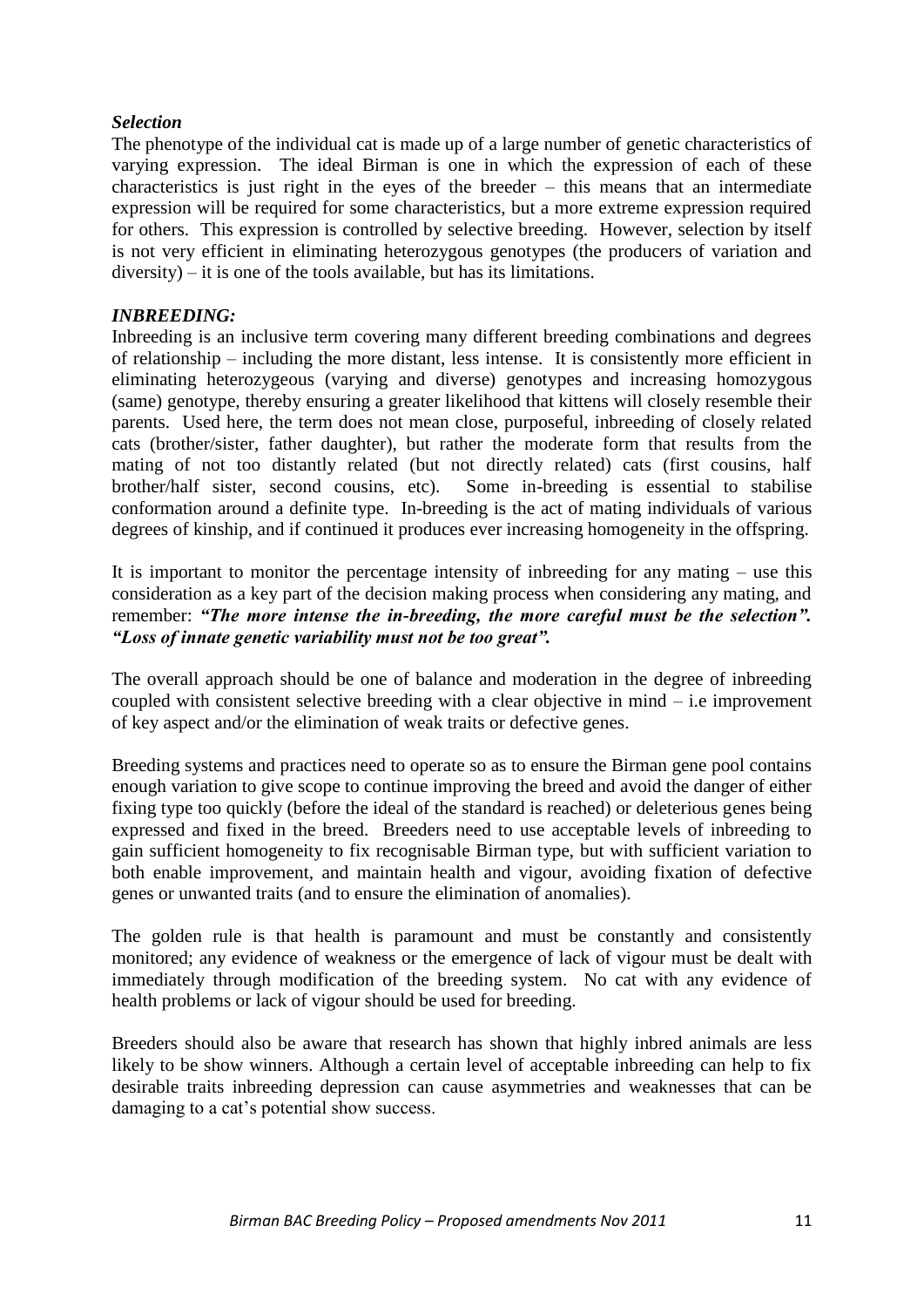# *INBREEDING DEPRESSION:*

A breed, breeding line or individual can suffer from inbreeding depression when inbreeding co-efficients are raised to high levels and a loss of heterozygosity results. Inbreeding depression can result in a general loss of vigour, even if the animals in question are not suffering from specific recessive genetic diseases. A small gene pool can result in inbreeding depression in a breed. A popular and numerous breed with a small gene pool has a low 'effective population size', regardless of the numerical size of the breed's population. A popular breed with a small effective population size can be compared to an overinflated balloon.

Inbreeding depression can compromise a cat's immune system and make it less able to resist disease. A group of genes called the Major Histocompatability Complex, or MHC plays an important role in the immune system. The way in which the genes in the MHC are inherited means that it is particularly vulnerable to inbreeding depression and a loss of genetic diversity in the MHC can impact on the health of the cat.

Inbreeding depression can manifest in different ways depending on the particular make-up of the gene pool in question. Few cases of inbreeding depression will manifest all of the signs. Although these are problems which can occur in any random-bred cat, a combination of some of these signs could well indicate a problem with inbreeding depression. A Birman breeder who is worried about inbreeding levels in their lines should consider introducing Birman cats from different lines or outcrossing to approved breeds.

Signs of inbreeding depression include slow growth rate, small adult body size, small litter size, reduced fertility, increased kitten mortality, increased prevalence of allergies, reduced ability to fight infections, physical asymmetries, especially facial, an increase in congenital abnormalities, increased prevalence of cancers, increased incidence of genetic disease, and reduced life expectancy.

# **Acceptable levels for Co-efficients of Inbreeding;**

0 to 10  $% =$  Low 10 to 20  $% = \text{Fair}$ 20 to  $25\%$  = Acceptable 25 to 40% = High. Only to be undertaken by experienced breeders for specific reasons.  $40\% +$  = Not advised

# *OUTCROSSING:*

The approved outcross breed for the Birman is the Persian, in the following varieties only:

| Chocolate Colourpoint 13b3   | Chocolate Self 50b |  |
|------------------------------|--------------------|--|
| Lilac Colourpoint 13b4       | Lilac Self 50c     |  |
| Red Colourpoint 13b5         | Red Self 4         |  |
| Tortie Colourpoint 13b6      | Cream Self 5       |  |
| Cream Colourpoint 13b7       | Tortoiseshell 11   |  |
| Blue-Cream Colourpoint 13b8  | Blue-Cream 13      |  |
| Seal Tabby Colourpoint 13b11 | Brown Tabby 8      |  |
| Blue Tabby Colourpoint 13b12 | Red Tabby 9        |  |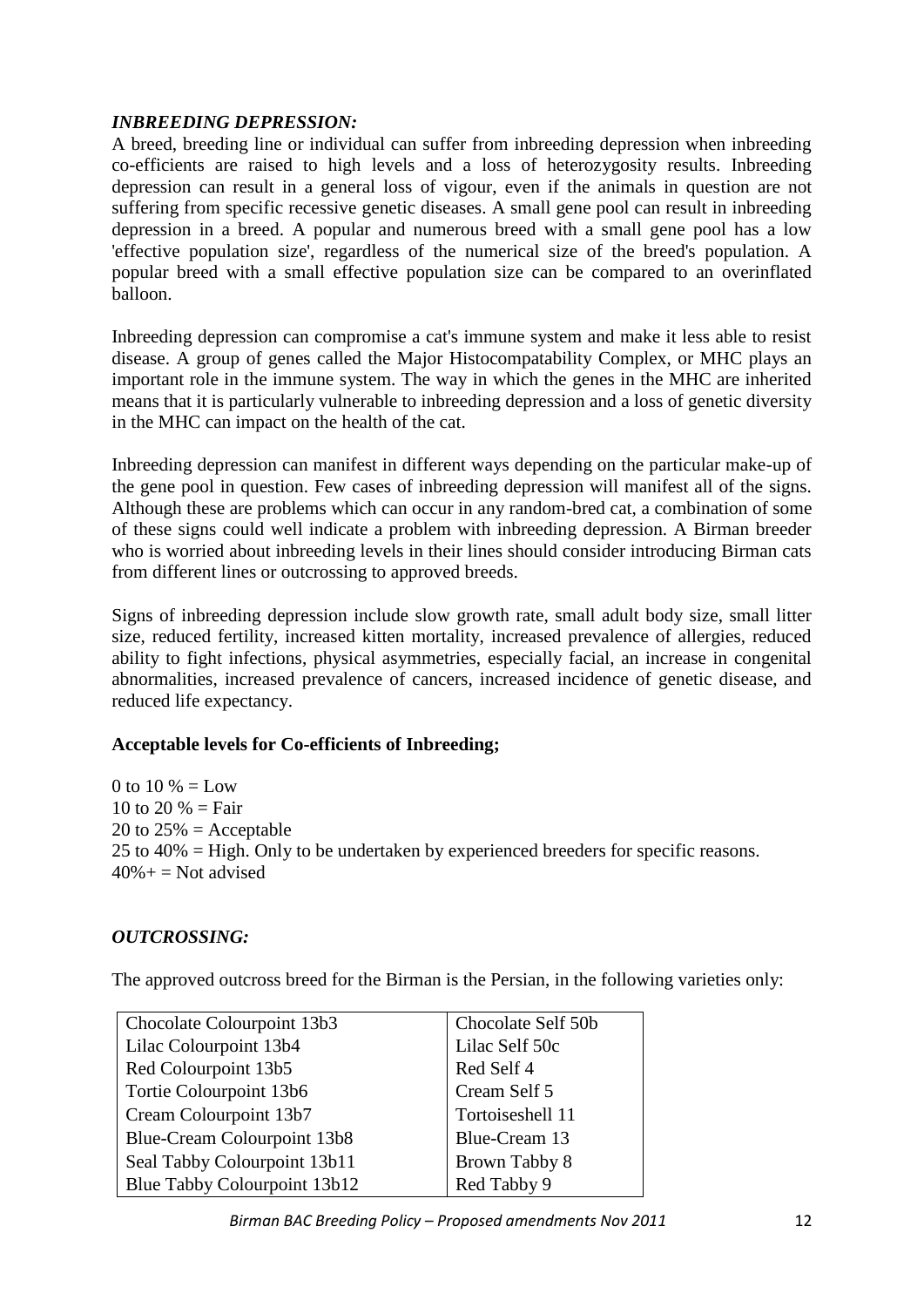All Persian cats selected for outcross purposes should hold a FAB clearance certificate, *either* issued after the cat is 10 months old, and scanned by an approved individual stating that the cat is free from PKD (Polycystic Kidney Decease), *or* issued following genetic testing at an earlier stage.

Colourpoint Persians have an advantage due to the fact that they are 'pointed' cats as opposed to 'self' cats or 'all over patterned' cats such as the Tabbies. All offspring from a mating of a Birman to a Colourpoint Persian will be colourpoint.

Progeny from such matings are registered as Birman Variants until they conform to correct Birman appearance. When the outcross breed no longer appears on a three generation pedigree the kittens can be placed on the supplementary register and shown. When the Birman Variants no longer appear on the three generation pedigree the kittens are placed on the full register.

When undertaking an outcross mating the breeder's primary objective should be to expand the Birman gene pool, so they should plan how the offspring could be used for breeding in order to retain the new blood gained. A secondary objective can be the introduction of a specific colour to a breeding line, but health issues should always take precedence over colour choice.

The type of the Persian is obviously not the same as ideal Birman type and therefore the first generation kittens from an outcross mating may have intermediate type. Breeding cats with ancestors with differing type yields more variability and less consistency in the type of the kittens and this affect can last for two or three generations. In order to make a distinction between Birman cats which are close descendants from outcrosses the full register is reserved only for Birman cats with three preceding generations of Birman to Birman breeding (i.e. parents, grandparents and great grandparents).

Breeders should choose cats for outcrossing which have type suitable for breeding in a Birman breeding programme. The best Persians to use for outcrossing may not be the best examples of their own breed and Birman breeders should never chose to use a Persian based on its show success. A more 'open-faced' Persian with a nose which is longer than average for its breed is preferable.

Breeders should understand that developing an outcross line requires a commitment to selecting those kittens with the most desirable features for future breeding. Careful consideration should be given to the good and poor features of both cats when deciding which mating to undertake.

It is recommended that the progeny from outcross matings that are not required for Birman breeding, should be placed on the Non-Active Register and neutered to avoid the introduction of the gloving gene into other varieties of pedigree cat. This also applies to kittens other than those of Birman type and/or pattern, arising from matings within the breeding programmes.

In the future if further outcross options were desired to give greater diversity the BAC could approve other carefully selected breeds, such as the Thai Blue Point, Snowshoe Variant with no white spotting and the Colourpoint Ragdoll with no white spotting. No cat with white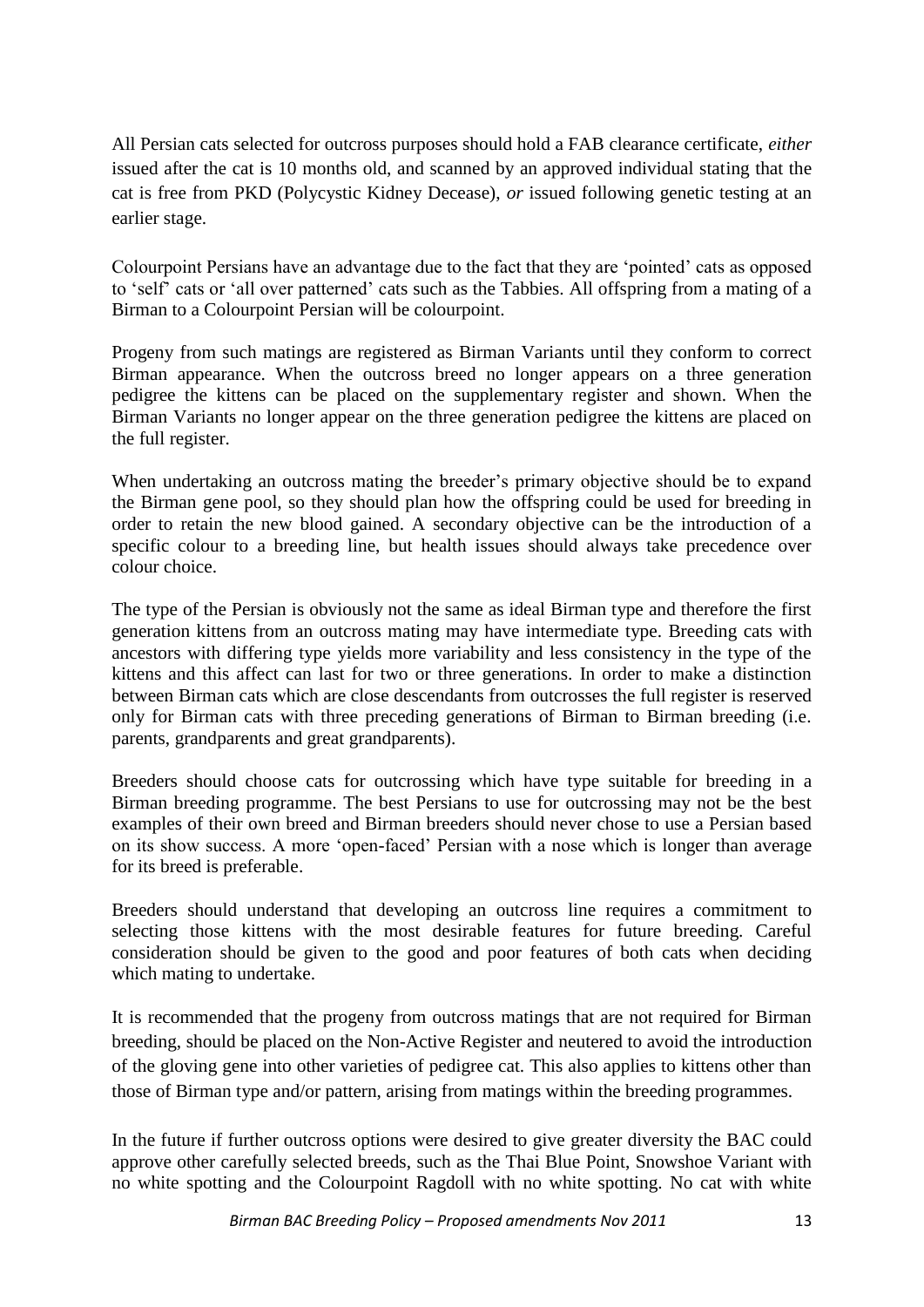spotting should ever be used in a Birman breeding programme because of the unique allele present at this locus in the Birman breed. DNA testing can be used in a Birman outcrossing programme to ensure that correct genotype at this locus is achieved.

In order to ensure, as far as possible, that the presence of any white spotting gene is eliminated at the first cross stage (F1), it is strongly recommended that cats for breeding purposes should be selected at this stage only without any white on the feet at all. If the second cross (F2) is a mating to a Birman, gloves and gauntlets of some shape or form, should be obtained on 50% of the progeny as a statistical average.

Some of the early outcrosses to introduce different colours were Siamese and non-pedigree cats. However, these are not now permitted. No other breeds should appear in Birman pedigrees other than those approved by the BAC. It is imperative that Birmans are not mated to cats with white spotting, or to cats with the inhibitor gene (i.e. silver or smoke) as this would be wholly undesirable.

Associated with these guidelines is the parallel requirement that the health and well-being of these cats, including the careful placement of kittens in suitable permanent homes, is to be of paramount importance at all times. The placing of kittens/cats in homes on 'breeding terms' is to be discouraged.

# *GENETIC ANOMALIES:*

The problem of the genetic anomaly is something of which all breeders should be aware – this is not to suggest that such anomalies are common but the cat must be expected to have its quota of defects just as are found in other animals. The GCCF Standard List of Withholding Faults for all breeds lists all of the major faults commonly seen in cats. The faults which Birman breeders should be vigilant for and which have been observed in the Birman breed are;

All cats used for breeding should exhibit sound conformation, vigorous reproductive ability, good temperament and be free from harmful alleles or defects known to be heritable traits such as:

- Polydactyly
- Squints (strabismus)
- Nystagmus
- Epibulbar dermoids (dermoid cysts)
- Protruding sternum (xiphisternum)
- Hernias
- Cerebellar ataxia (wobbly kittens)
- Ataxia (head tilts)
- Epilepsy
- Heart defects

The Feline Advisory Bureau lists the following conditions as present in Birmans;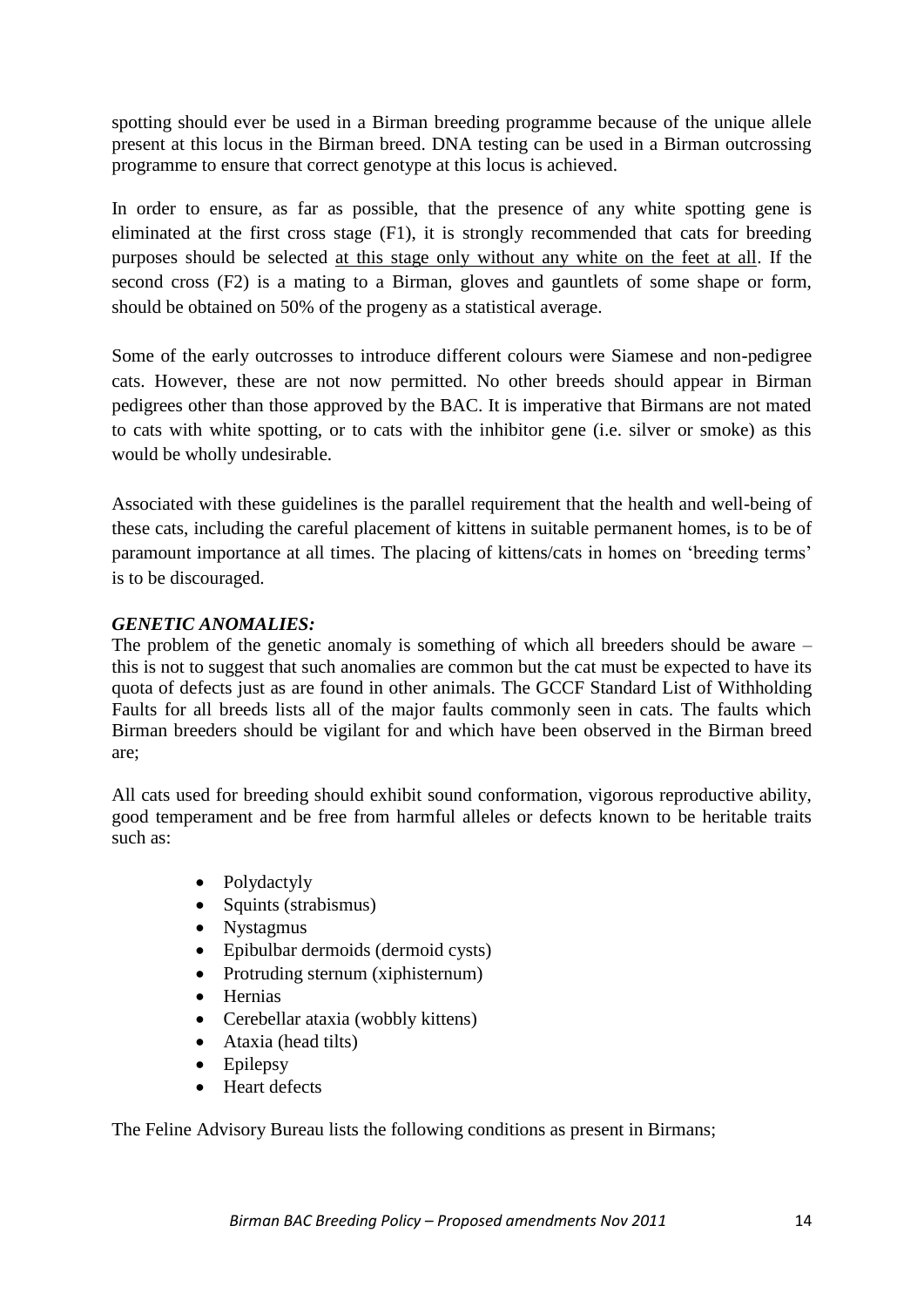# **Congenital Hypotrichosis (Hairlessness) with Thymic Aplasia**

Rare recessive genetic disease whereby kittens are born hairless with immune deficiency. Affected lines should be neutered.

# **Shaking/trembling kittens**

A number of litters of Birman kittens have been seen that tremble and shake from the time they start moving around the kittening bed at about 10 days old, get progressively worse through weaning, but then recover completely from 12 weeks onwards. Affected kittens need to be held still so they can eat effectively. The cause is unknown, however kittens with this syndrome can be treated by administering vitamin drops (Abidec or similar) at a dilution of 1 part to 2 parts cooled boiled water twice a day. This can alleviate the condition within a few days, which does not return after weaning onto solids. Early weaning of these kittens with and mix of baby rice and formula kitten milk is advisable.

# **Raised urea/creatinine concentrations**

Many young Birman cats are found to have unexpectedly increased urea and/or creatinine concentrations in their blood, indicating possible kidney dysfunction. Occasionally, young Birman cats  $\langle \langle 2 \rangle$  years of age) develop renal failure, with clinical signs developing shortly after routine neutering. A prospective survey of healthy Birman cats found that  $\sim80\%$  of cats <6 months of age had blood creatinine concentrations above the reference range, while only 35% of the adults had raised creatinine concentrations. The reason(s) for this finding remain unclear. While it could reflect sub-clinical renal (kidney) disease, the vast majority of affected cats **do not** go on to develop renal failure at a young age. It therefore seems appropriate to suggest that evidence of azotaemia (raised creatinine concentrations) in an otherwise healthy Birman cat should not be over-interpreted as evidence of severe or progressive renal disease. It would however, seem sensible to monitor affected cats, to perform additional tests of renal function (serum urea levels, urine specific gravity and urine protein to creatinine ratio), and to consider the possibility of renal dysfunction when undertaking anaesthesia, surgery or treatment with drugs that can potentially harm kidneys in cats of this breed.

*Ref: Gunn-Moore, D A, Dodkin, S.J. & Sparkes, A.H. An unexpected high prevalence of azotaemia in Birman cats. (2002) Journal of Feline Medicine and Surgery 4, 165 – 166 (letter)*

Corneal dermoids, congenital cataracts, spongiform degeneration, axonopathy, congenital portosystemic shunt, haemophilia and Pelger-Huet anomaly have all been observed at least once in Birmans but are all rare.

# *BLOOD TYPING:*

Both blood type A and blood type B are present in the Birman breed.

The recommended method for blood type testing is the DNA test and the blood test for blood type should not normally be used.

DNA testing is less intrusive for the cat and provides more detailed information as it can give the following results: Type A (homozygous for dominant A) Type A (heterozygous, i.e. carrying the gene for B) Type B (homozygous for recessive B) Type AB (Rare third blood group)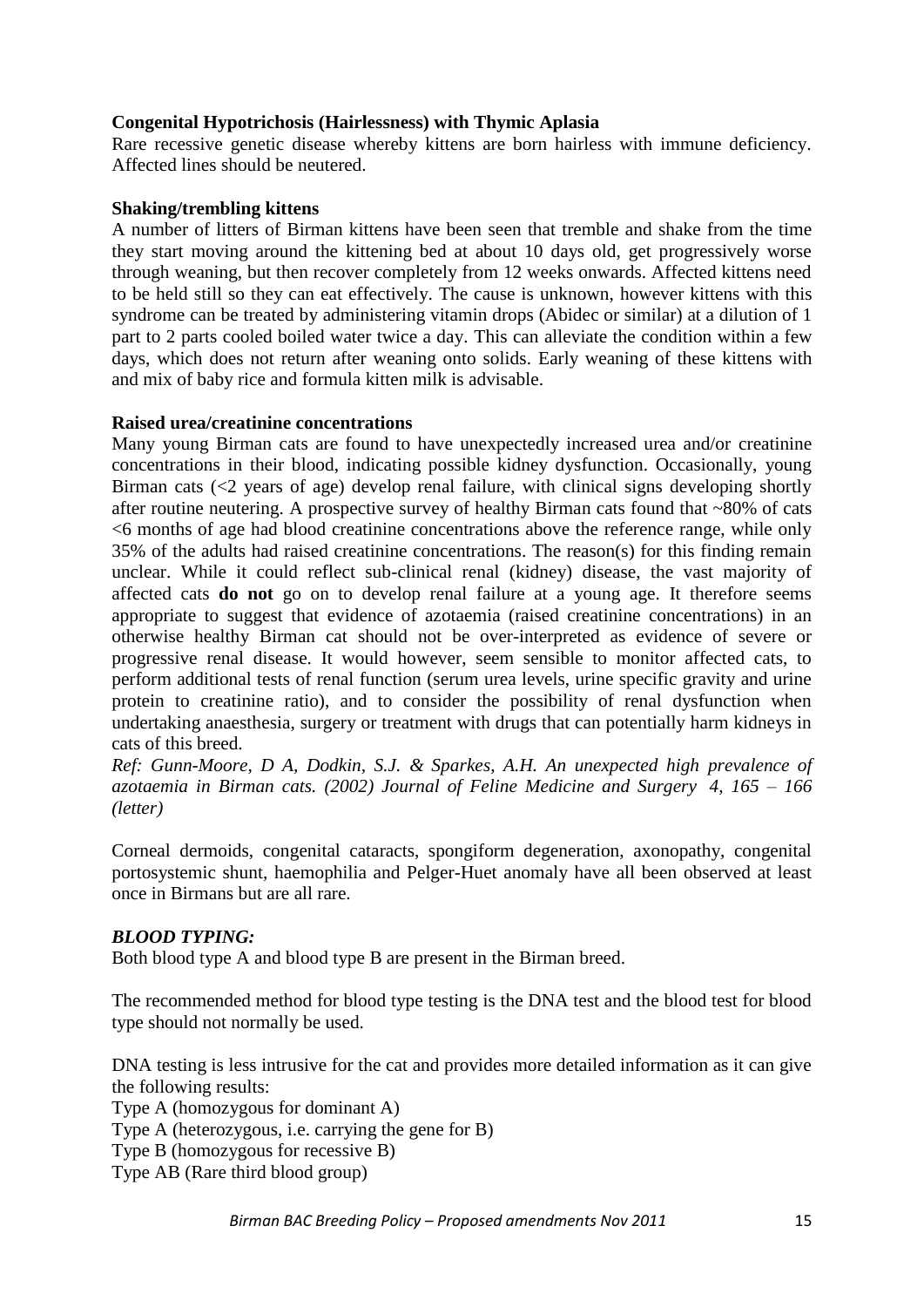The blood test to determine blood type is the less favourable option of the two because it is more intrusive for the cat and it cannot differentiate between the homozygous and heterozygous forms of Type A blood. Only the DNA test can show if an A type cat carries B or not.

Blood type incompatibility can result in a condition called Neonatal Isoerythrolysis (NI), which results in fading kittens with symptoms such as weakness, jaundice, dark-coloured urine and tissue death, particularly at the extremities, such as the tail. The condition is frequently fatal for the kittens. NI can occur when a B type female is mated to an A type male.

NI occurs because kittens whose blood type is incompatible with their mother's can absorb antibodies against their own red blood cells from their mother's milk for several hours after birth. NI can be avoided be only mating together cats of compatible blood types. Experienced breeders with a very good reason for carrying out a mating between cats of incompatible blood types can avoid NI by preventing the kittens from suckling during the critical period after birth; during these hours supplementary feeding with kitten formula is required to prevent hunger, distress and dehydration. More advice on this and a table calculating the risks between blood groups can be found here [http://www.sandswbirmancatclub.co.uk/](http://www.sandswbirmancatclub.co.uk/%20NEWWWEBSITE/breedersadvice.html)  [NEWWWEBSITE/breedersadvice.html](http://www.sandswbirmancatclub.co.uk/%20NEWWWEBSITE/breedersadvice.html)

# *EVALUATING KITTENS:*

Breeders should make rational decisions on which kittens to retain for future breeding, or allow on the active register, based on a range of different factors. Animal breeding scientists use evaluation systems to calculate Estimated Breeding Values, or EBVs for animals. Cat breeders can use similar methods in a less formal way in order to evaluate kittens and make comparisons which can help to inform decisions.

There is a risk that breeders will make selections based on too limited a range of factors. The following should be taken into consideration;

- Closeness to the standard of points
- Number and severity of faults
- Temperament
- Health
- Development
- Co-efficient of Inbreeding
- Generational Level
- Parental/familial breeding history
- Fit with breeder's breeding goals
- Breeder's intuition

Breeding evaluation score-sheets are available for breeders to use to make assessments of their kittens.

# *MENTORING:*

All new Birman breeders should start under the guidance of a mentor, who is an experienced breeder and has already bred a number of litters of Birman cats. This is especially important for novice breeders with little or no prior experience of cat breeding, but support should also be available to breeders who may have experience of other breeds but are new to the Birman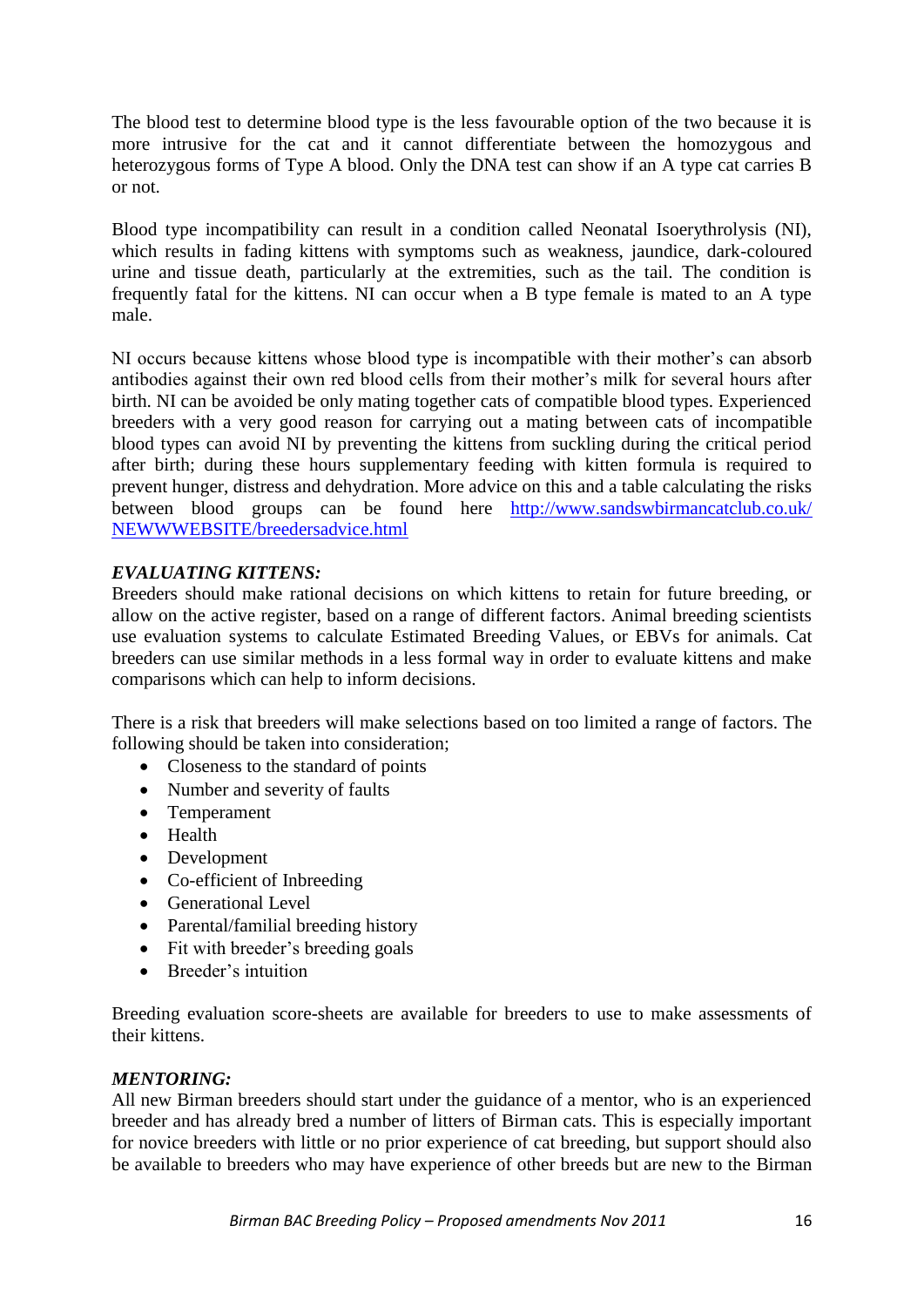breed. If a new breeder does not have a mentoring relationship with the breeder of their cat a mentor will be identified through one of the clubs represented on the Birman BAC.

All breeders are strongly recommended to participate in ongoing education and development about cat breeding through participation in appropriate discussion forums, seminars and cat clubs.

## *BREEDING GUIDANCE:*

The selection of Birman cats to be used for breeding purposes should be very strict, particularly so in the case of stud cats. Preference should be given to those individuals which conform most nearly to the GCCF Standard of Points with particular emphasis on overall balance and quality, type, characteristic coat pattern and white gloves and gauntlets. Excessively dark coats or general lack of contrast is undesirable. Shading in Birmans is not something that should be considered a fault – the undercoat should be white. The mask should have 'tracer lines' between the mask and the ears and the mask should not continue between the ears over the head – this 'hooding' is not a desirable trait.

In kittens of all colours, the points (face, ears, tail and legs) are typically less extensive than in adults, particularly so in those of the chocolate series and red series. On reaching maturity, as adult cats, the points are dense in colour and clearly defined with a full mask which covers the entire face including the whisker pads, and which is connected to the ears by tracing. In Tabby Pointed Birmans, the markings should be well defined on a pale ground.

It is recommended that cats with a Persian or Siamese type head or with any evidence of white spotting (white areas on the body, other than the gloves and gauntlets) should not be bred from. In addition, it is recommended that cats that exhibit behavioural or skeletal abnormalities (spinal deformations or any abnormality of the bone structure of the tail) should not be bred from.

#### *BAC RECOMMENDATIONS:*

The BAC recommends that breeders re-read this breeding policy, as well as the general GCCF Breeding Policy, the Birman Registration Policy, the Birman Standard of Points at least once a year.

Breeders will be encouraged to take advantage of any relevant official scheme, which may be devised by the BAC to test the soundness of the Birman breed.

It is recommended where the colour of a cat is in question a DNA test, (where such a test exists), be arranged.

Birman breeders are encouraged to work closely with other like-minded breeders to improve the Birman breed whilst maintaining a diverse gene pool.

The BAC would also advise breeders that by importing a Birman from another registry there is a possibility that the pedigree may be the result of a non-GCCF approved outcrossing programme. If you are considering doing this then contact the Birman BAC for advice and guidance.

The BAC further recommends that any breeder wishing to import any Birman onto the GCCF register (either from overseas or from another registry within the UK), obtains a copy of the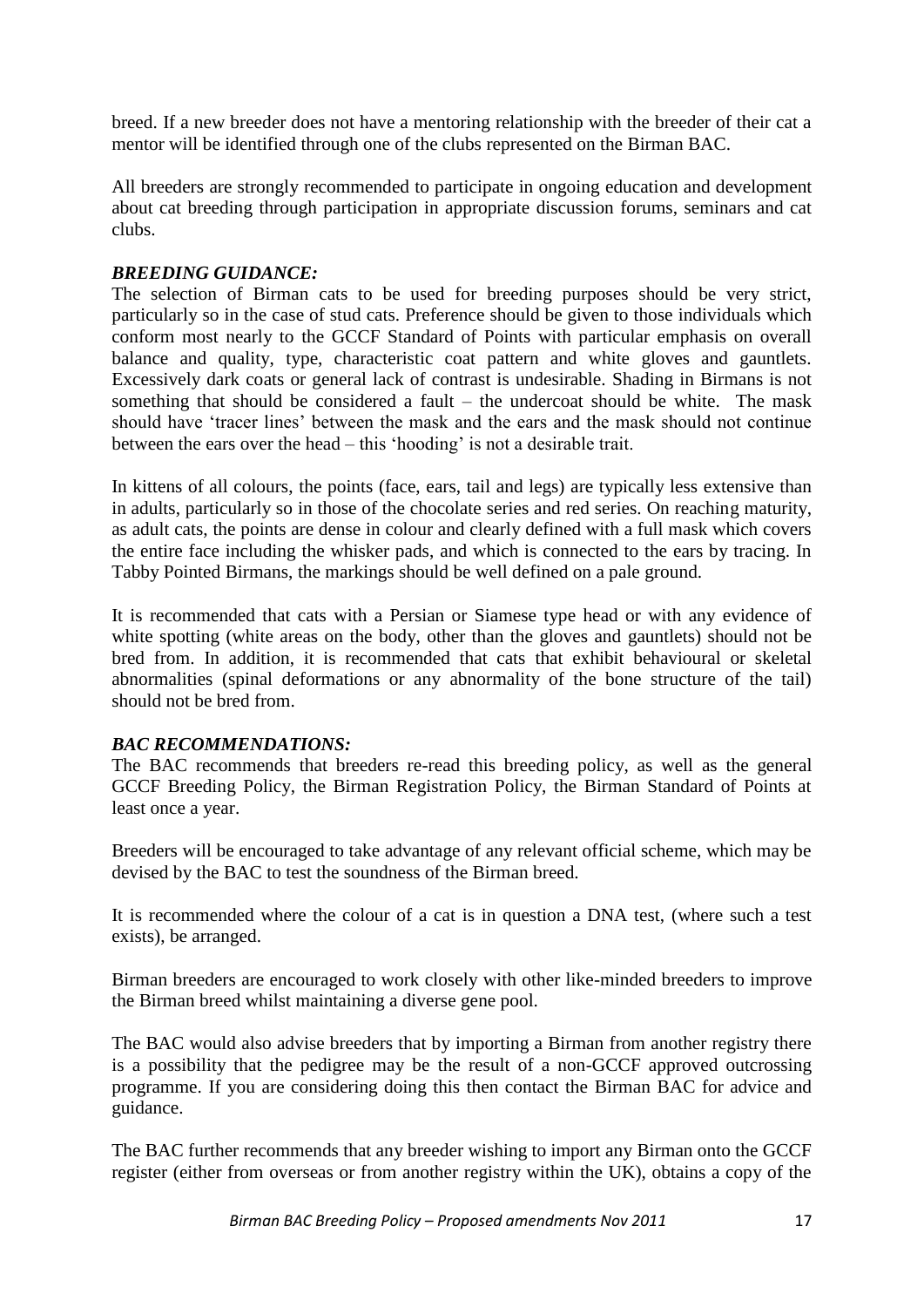pedigree and forwards this to the BAC for checking before agreeing to purchase the cat/kitten if they are in any doubt about whether it complies with the current registration policy.

Please note that any cat or kitten found to not conform to the GCCF Birman Registration policy may, together with any registered progeny, be transferred to the GCCF Reference Register with no progression.

Breeders are urged to observe the GCCF Code of Ethics and the recommendations of the GCCF, and the advice of their own veterinary surgeons regarding cat welfare, the importance of neutering, health, inoculations etc.

The BAC recommends that breeders should think carefully before selling any Birman cats on the active register, taking into consideration the purchaser's experience, and that no kitten should be sold on the active register to a breeder new to the breed without ensuring that a mentoring relationship is in place, either with the breeder of the kitten or another suitably experienced breeder.

Breeders are urged to observe the recommendations of the GCCF, and the advice of their own veterinary surgeons regarding cat welfare, the importance of neutering, health, inoculations and FELV and FIV testing.

For further reading on cat genetics and breeding practices breeders are advised to refer to: "Robinson's Genetics for Cat Breeders & Veterinarians" by Vella, Shelton, McGonagle and Stanglein, published by Butterworth & Heinemann.

# **Gallery**

<http://www.birmancatclub.co.uk/clrgallery.htm>



*Birman BAC Breeding Policy – Proposed amendments Nov 2011* 18